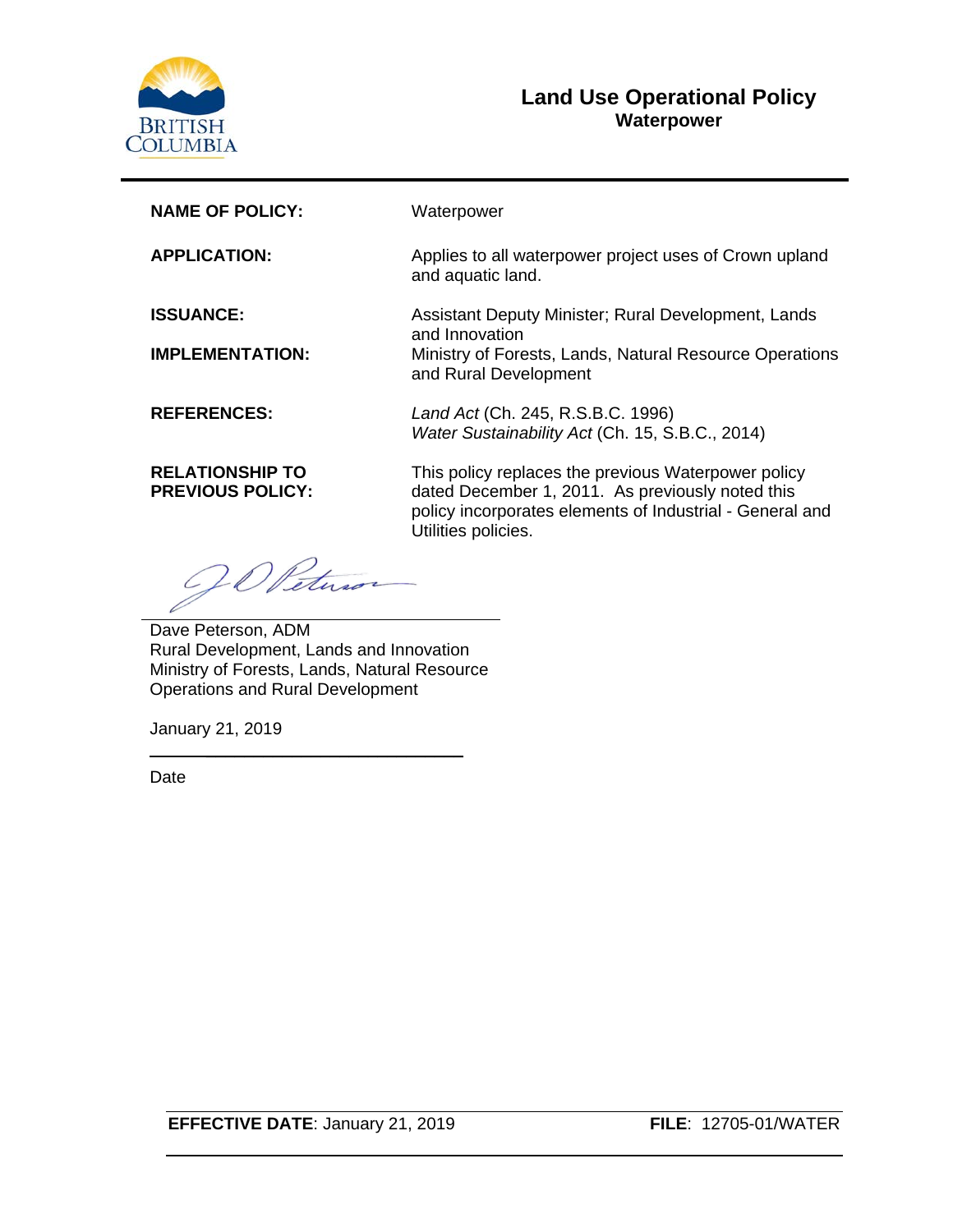| <b>APPROVED AMENDMENTS:</b> |                                   |                                                                                                                                                                                         |
|-----------------------------|-----------------------------------|-----------------------------------------------------------------------------------------------------------------------------------------------------------------------------------------|
| <b>Effective Date</b>       | <b>Briefing Note</b><br>/Approval | Summary of Changes:                                                                                                                                                                     |
| December 10, 2019           | 252069                            | Continue the reduction of due diligence requirements<br>beyond 2020.<br>Allow additional five-year terms for IULs.<br>Allow proponents who hold a GAL to convert it to an<br><b>IUL</b> |
|                             |                                   |                                                                                                                                                                                         |
|                             |                                   |                                                                                                                                                                                         |
|                             |                                   |                                                                                                                                                                                         |
|                             |                                   |                                                                                                                                                                                         |
|                             |                                   |                                                                                                                                                                                         |
|                             |                                   |                                                                                                                                                                                         |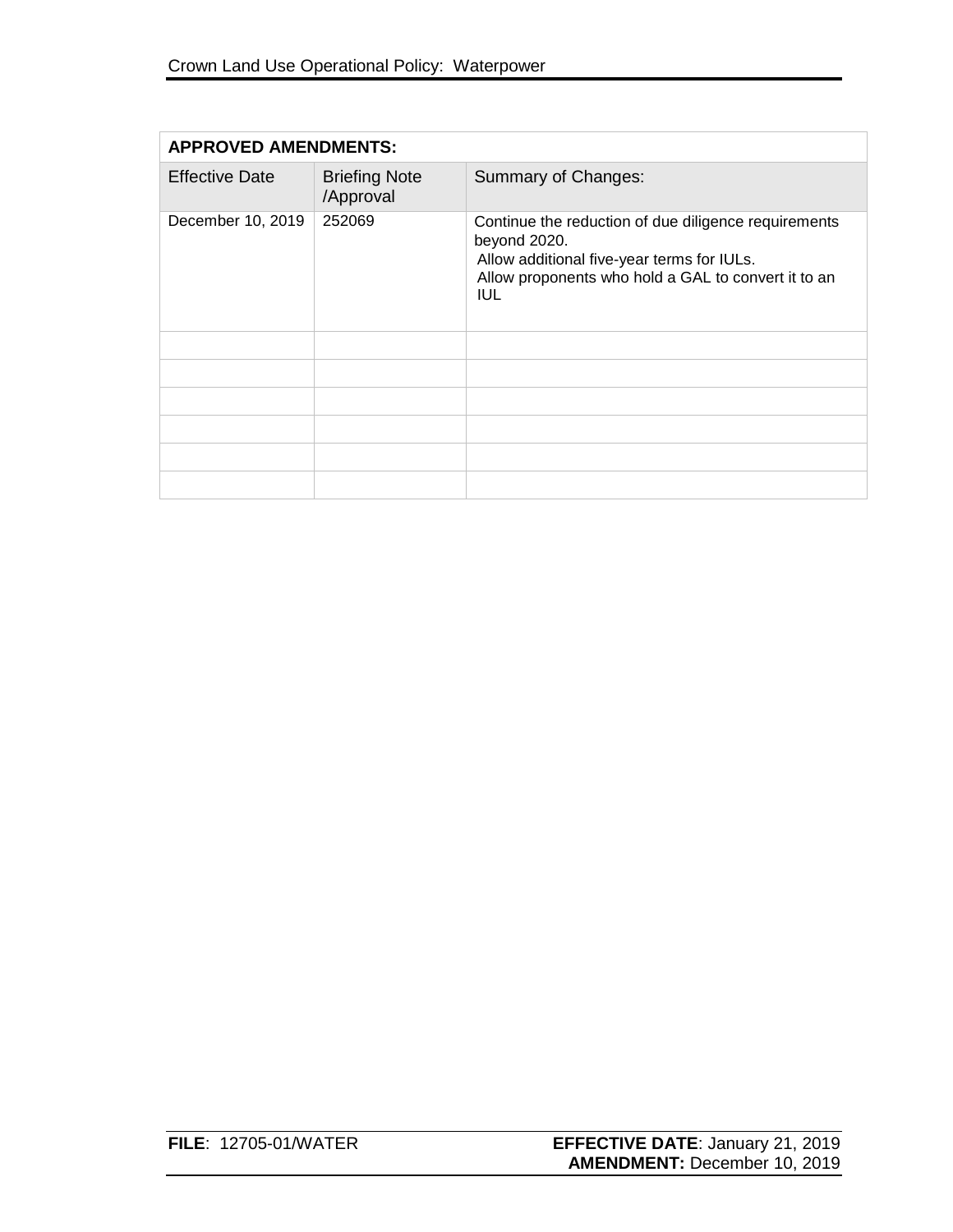## **Table of Contents**

| 1. |            |                                                                    |
|----|------------|--------------------------------------------------------------------|
| 2. |            |                                                                    |
| 3. |            |                                                                    |
| 4. |            |                                                                    |
| 5. |            |                                                                    |
|    | 5.1        |                                                                    |
|    |            | 5.1.1                                                              |
|    | 5.2        |                                                                    |
|    |            | 5.2.1                                                              |
|    |            |                                                                    |
| 6. |            |                                                                    |
| 7. |            |                                                                    |
|    | 7.1        |                                                                    |
|    | 7.2        |                                                                    |
|    |            | 7.2.1                                                              |
|    |            | 7.2.2                                                              |
|    |            | 7.2.3 Environmental Tenure Provisions and Schedules                |
|    | 7.3        |                                                                    |
|    |            |                                                                    |
| 8. |            |                                                                    |
|    | 8.1        |                                                                    |
|    | 8.2<br>8.3 |                                                                    |
|    | 8.4        |                                                                    |
|    |            | Investigative Plan, Development Plan and Development Plan<br>8.4.1 |
|    |            |                                                                    |
|    |            |                                                                    |
|    | 8.5        |                                                                    |
| 9. |            |                                                                    |
|    |            |                                                                    |
|    |            | APPENDIX 1. SUMMARY TABLE OF WATERPOWER TENURE TYPE AND TERMS 10   |
|    |            |                                                                    |
|    |            |                                                                    |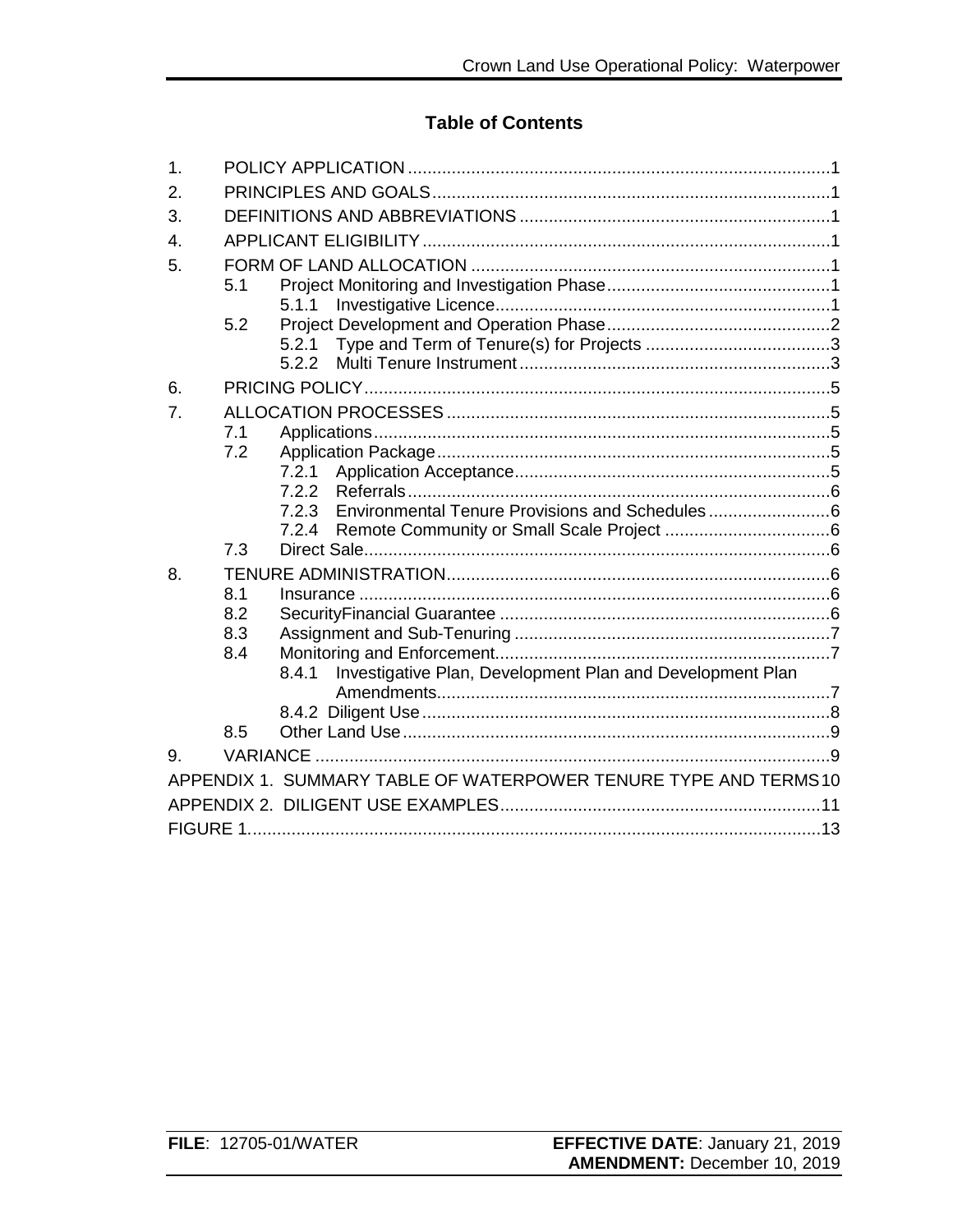# **1. POLICY APPLICATION**

This Waterpower policy applies to the disposition of Crown land for the various components of a waterpower project including: the powerhouse, the penstock, intake(s) or dam(s) and any tunnels or channels, the transmission line, and road, as well as other associated land uses such as quarries, construction and spoil areas, staging areas and communication sites.

The Ministry of Forests, Lands, Natural Resource Operations and Rural Development is the lead agency for the regulatory review of waterpower project proposals on Crown land. However, projects that exceed the Environmental Assessment Office (EAO) Energy Project threshold will require EAO review.

Waterpower Project applications received by the province must outline both the Crown land and water requirements of the project. Land tenure applications will only be processed in conjunction with an application for a water licence, or with proof of an existing or pending water licence pertaining to the project.

# **2. PRINCIPLES AND GOALS**

For information on Crown land allocation principles see [Crown Land Allocation](https://www2.gov.bc.ca/assets/gov/farming-natural-resources-and-industry/natural-resource-use/land-water-use/crown-land/allocation_principles.pdf)  [Principles.](https://www2.gov.bc.ca/assets/gov/farming-natural-resources-and-industry/natural-resource-use/land-water-use/crown-land/allocation_principles.pdf)

Further information on the regulatory process for Clean Energy Production (CEP) or Clean Energy project proposals can be found in the proponent guidebook Clean Energy [Production in BC: An Inter-agency Guidebook.](https://www2.gov.bc.ca/assets/gov/farming-natural-resources-and-industry/natural-resource-use/land-water-use/crown-land/land-use-plans-and-objectives/natural-resource-major-projects/major-projects-office/guidebooks/clean-energy-projects/clean_energy_guidebook.pdf)

# **3. DEFINITIONS AND ABBREVIATIONS**

For a glossary of definitions and abbreviations see [Glossary and Abbreviations.](https://www2.gov.bc.ca/assets/gov/farming-natural-resources-and-industry/natural-resource-use/land-water-use/crown-land/glossary_and_abbreviations.pdf)

# **4. APPLICANT ELIGIBILITY**

For standard policy information on eligibility see [Eligibility and Restrictions.](http://www2.gov.bc.ca/assets/gov/farming-natural-resources-and-industry/natural-resource-use/land-water-use/crown-land/eligibility.pdf)

# **5. FORM OF LAND ALLOCATION**

For standard policy information on forms of allocation see [Form of Crown Land](http://www2.gov.bc.ca/assets/gov/farming-natural-resources-and-industry/natural-resource-use/land-water-use/crown-land/form_of_allocation.pdf)  [Allocation.](http://www2.gov.bc.ca/assets/gov/farming-natural-resources-and-industry/natural-resource-use/land-water-use/crown-land/form_of_allocation.pdf)

For other potential improvements associated with a Waterpower Project including transmission lines, roads, quarries, communication sites etc., reference is made to other appropriate pre-existing land use policies. For all improvements, particular tenure types are available at each stage of the project.

Refer to Appendix 1 for a summary of the forms and terms of Crown land allocation available for waterpower operations.

# **5.1 Project Monitoring and Investigation Phase**

### **5.1.1 Investigative Licence**

A *Land Act* Section 11 investigative licence of occupation is the form of tenure provided to authorize initial investigation of Crown land to determine site placement of waterpower project components. **Investigative licences can be issued for areas not exceeding** 

| <b>EFFECTIVE DATE: January 21, 2019</b> | <b>FILE: 12705-01/WATER</b> |
|-----------------------------------------|-----------------------------|
| <b>AMENDMENT: December 10, 2019</b>     | <b>PAGE: 1</b>              |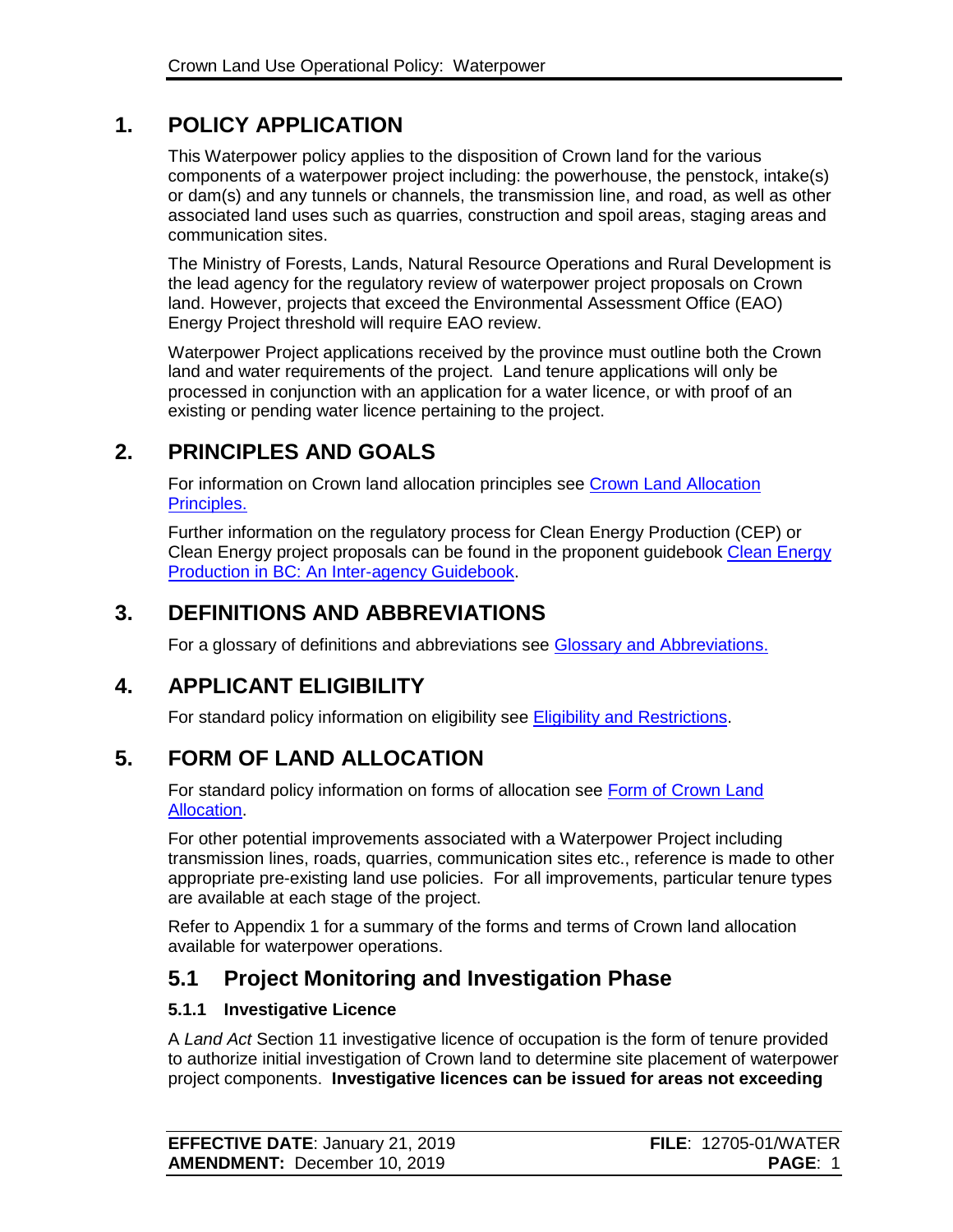**5000 ha**. The term for an investigative licence is up to five (5) years with the possibility of replacement.

An Investigative Plan must accompany the project application and include sufficient information to allow staff to assess that the site is being used diligently for the purposes of developing a waterpower project. The plan details should outline testing equipment locations and construction schedules for equipment as well as timing for the collection of monitoring data, and other information reasonably required by the Authorizing Agency. If the equipment is not used diligently, a subsequent tenure may not be granted.

## **5.2 Project Development and Operation Phase**

This phase involves the construction, testing and operation of the waterpower project and all associated structures and improvements, such as transmission lines and roads. Listed below are the required project land-uses and the associated tenure types that are available for each land use. See Section 8.4.2 for diligent use requirements associated with this phase.

The Authorizing Agency will review on the ground progress on a regular basis to ensure that the land is being used in the manner consistent with the timelines and schedules outlined in the Development Plan for the site.

### **Electricity Purchase Agreement (EPA)**

Proponents who have an existing Electricity Purchase Agreement (EPA) at this stage of development may apply for Crown land tenures that contain a tenure term with a coincident end date as that of their EPA. For proponents who do not have an existing EPA, Crown land tenure terms are available for terms up to 10 years. If a proponent obtains an EPA within the non EPA 10-year term period, the proponent at any time within this 10-year period may replace their Crown land tenures with the coincident end date of their EPA. Standard tenure replacement charges will apply.

For projects **without** an existing EPA and during the term of the tenure, the tenureholder will be required to annually demonstrate due diligence in the pursuit of an electricity purchase agreement, participation in any standing offer program, or similar opportunity. The Development Plan must detail these actions, which will remain in full force and effect in subsequent tenures.

**UPDATE December 10, 2019:** BC Hydro is undergoing an internal comprehensive review, to be completed in 2023, and is not currently awarding or accepting applications for new EPAs. As a result, proponents with a General Area Licence of Occupation will be afforded the opportunity to replace their existing General Area Licence of Occupation with an Investigative Licence of Occupation maintaining their first in time, first in right priority of occupancy on the Crown land base. At the time the proponent wishes to reinstate the General Area Licence of Occupation they will be required to provide a new Development Plan and meet the requirements for the General Area Licence of Occupation at that time.

For projects **with** an existing EPA, the term of the multi tenure instrument (MTI) will be the same as the term of the EPA and will have the same expiry date. The MTI will also require that the Improvements be constructed by the commercial operation date within the EPA. The Development Plan must detail these dates and actions, which will remain in full force and effect in subsequent tenures.

| <b>FILE: 12705-01/WATER</b> | <b>EFFECTIVE DATE: January 21, 2019</b> |
|-----------------------------|-----------------------------------------|
| <b>PAGE: 2</b>              | <b>AMENDMENT: December 10, 2019</b>     |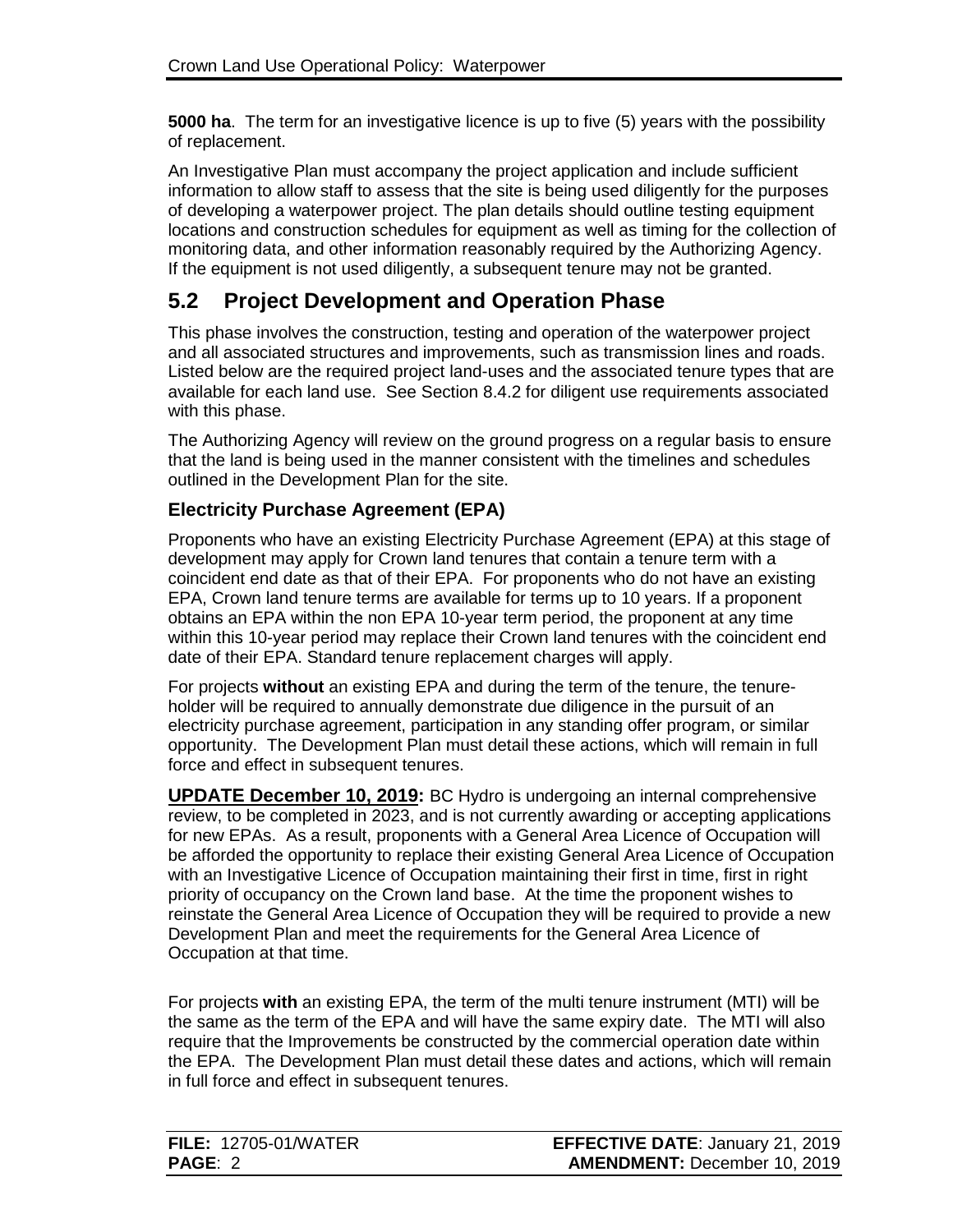### **5.2.1 Type and Term of Tenure(s) for Projects**

Once the proponent has made application for a waterpower project the form of tenure issued at this stage is the multi tenure instrument (MTI).

### **5.2.2 Multi Tenure Instrument**

The Multi Tenure Instrument is the preferred tenure document for clean energy project development and operation. It is issued initially with minimal Crown land rights associated with investigation of the site and leads to the ability of the proponent to obtain further land and water rights for project construction and development activities.

To ensure that reasonable time is provided for the proponent to acquire an electricity purchase agreement or equivalent, the initial term of the investigative licence is up to five years with a one-time replacement.

At such time as the project is built and becomes operational, subsequent Crown land rights may be added or dropped as required to meet the needs of the individual Development Plan. The types of Crown land rights available during the development and operational phase are detailed below.

#### **General Area – Licence of Occupation**

A licence of occupation may be issued over a broad polygon-shaped area to allow for the construction and operation of improvements for those projects which do not have an existing electricity purchase agreement. The identification of Crown land should account for not only the footprint of all improvements (powerhouse, penstock, intakes, etc.) but also the space required to locate and install improvements during the construction phase. A staging area is generally required and should be identified and included in the licence of occupation area.

The tenure holder may also request that separate tenures be issued for various improvements, as per the following sections. This request may be submitted at any time during the term of the general area licence. If multiple tenures are requested, the general area licence should be amended to exclude these areas. The remainder of the general area licence will provide flexibility for alterations to the locations of the improvements during construction. Deviation from existing leases or statutory rights-ofway will require submission of an application for additional tenures for the new area(s) or for amendment to the existing tenure(s).

Upon completion of construction, the tenure area may be reduced to eliminate additional land required during construction to ultimately reflect only that land required for project operation.

### **Powerhouse Site – Licence of Occupation**

A licence of occupation may be provided for the powerhouse site.

#### **Powerhouse Site – Lease**

A lease may be issued for the powerhouse site. A legal survey will be required at the applicant's expense to define the tenured area.

#### **Linear Components – Licences of Occupation**

Licences of occupation may be provided for linear components such as the penstock, with or without the intake.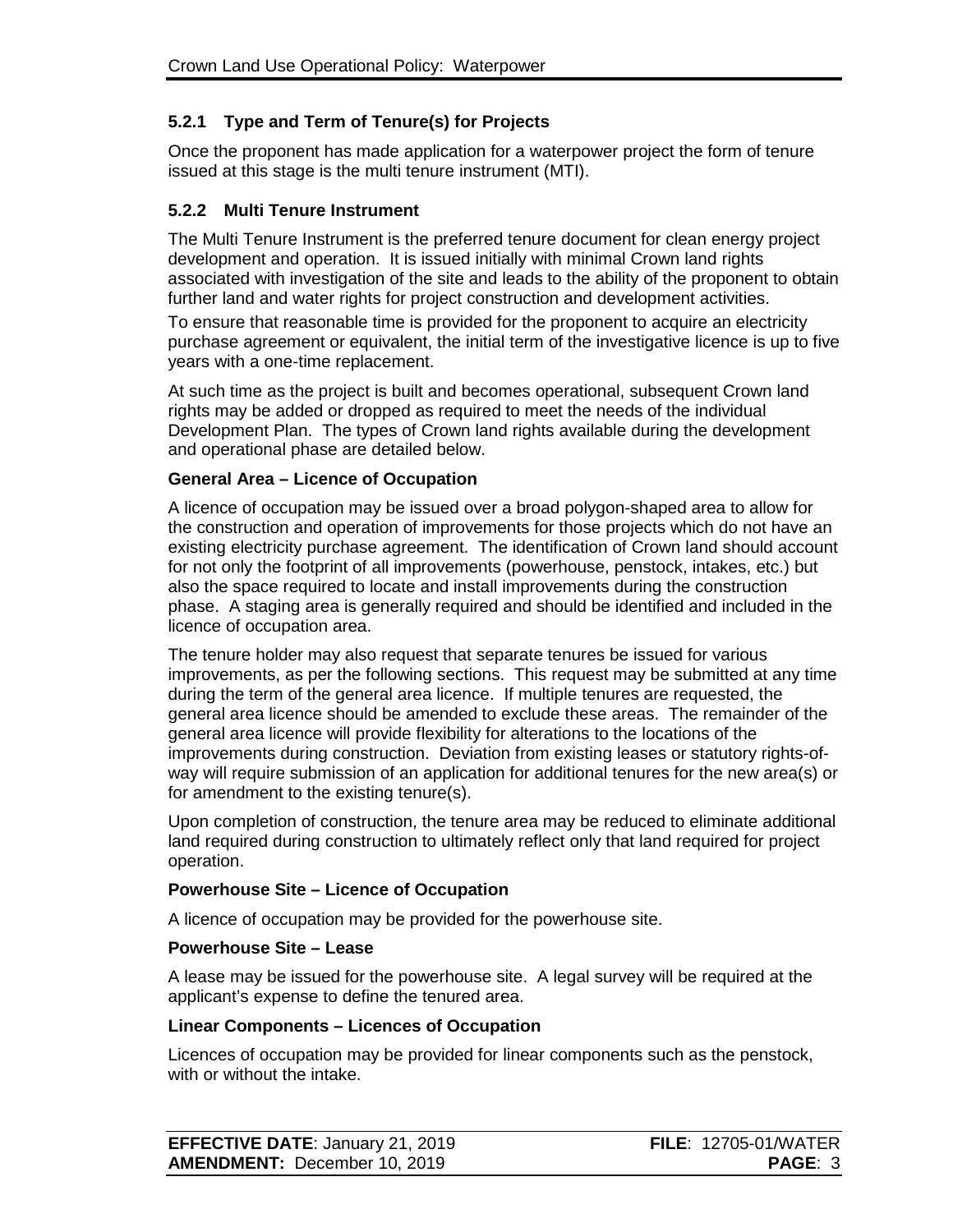#### **Linear Components – Rights-of-way**

Statutory rights-of-way may be provided for linear components such as the penstock with or without the intake.

#### **Intake Structure – Licence of Occupation**

A licence of occupation may be provided for the intake site if not already included with the tenure for the penstock.

#### **Intake Structure – Lease**

A lease may be provided for the intake site if not already included with the tenure for the penstock.

#### **Road – Licence of Occupation**

A licence of occupation is the tenure available for road purposes within a waterpower project. The licence will also require that the Improvements be constructed by the commercial operation date within the EPA.

#### **Road – Statutory Right-of-Way**

A statutory right of way or an "interim licence of occupation leading to a statutory right of way" may be issued.

#### [See Roadways Policy.](https://www2.gov.bc.ca/assets/gov/farming-natural-resources-and-industry/natural-resource-use/land-water-use/crown-land/roadways.pdf)

#### **Road – Special Use Permit (***Forest Practices Code Act***)**

Rather than apply for any of the *Land Act* instruments described above for roads located within the Provincial Forest, the applicant may choose to apply for a Special Use Permit, which is issued in accordance with the *Forest Practices Code Act*, and subject to the requirements of the *Forest and Range Practices Act*.

#### **Quarry – Licence of Occupation**

If applicable, a licence of occupation for aggregate and quarry purposes may be required, in addition to a general area licence of occupation. Tenure terms will be consistent with direction given in the Aggregate and Quarry Materials policy.

Gravel use will be subject to royalty payments in the following circumstances:

- i) gravel removed from a quarry;
- ii) gravel used in the production of concrete; and
- iii) gravel moved from its original position and used in another location of the tenure area.

Gravel use will not be subject to royalty payments in the following circumstances:

- i) gravel used to build and maintain public roads; and
- ii) gravel located immediately beneath the tenured area of the intake, penstock, powerhouse, not used in concrete production and ultimately used in the same position (i.e. penstock bedding).

[See Aggregate and Quarry Materials Policy.](https://www2.gov.bc.ca/assets/gov/farming-natural-resources-and-industry/natural-resource-use/land-water-use/crown-land/aggregates.pdf)

#### **Communications Site – Licence of Occupation**

If applicable, a licence of occupation for communication site purposes will be required in addition to a general area licence of occupation.

[See Communications Sites Policy.](https://www2.gov.bc.ca/assets/gov/farming-natural-resources-and-industry/natural-resource-use/land-water-use/crown-land/communication_sites.pdf)

| <b>FILE: 12705-01/WATER</b> | <b>EFFECTIVE DATE: January 21, 2019</b> |
|-----------------------------|-----------------------------------------|
| <b>PAGE: 4</b>              | <b>AMENDMENT: December 10, 2019</b>     |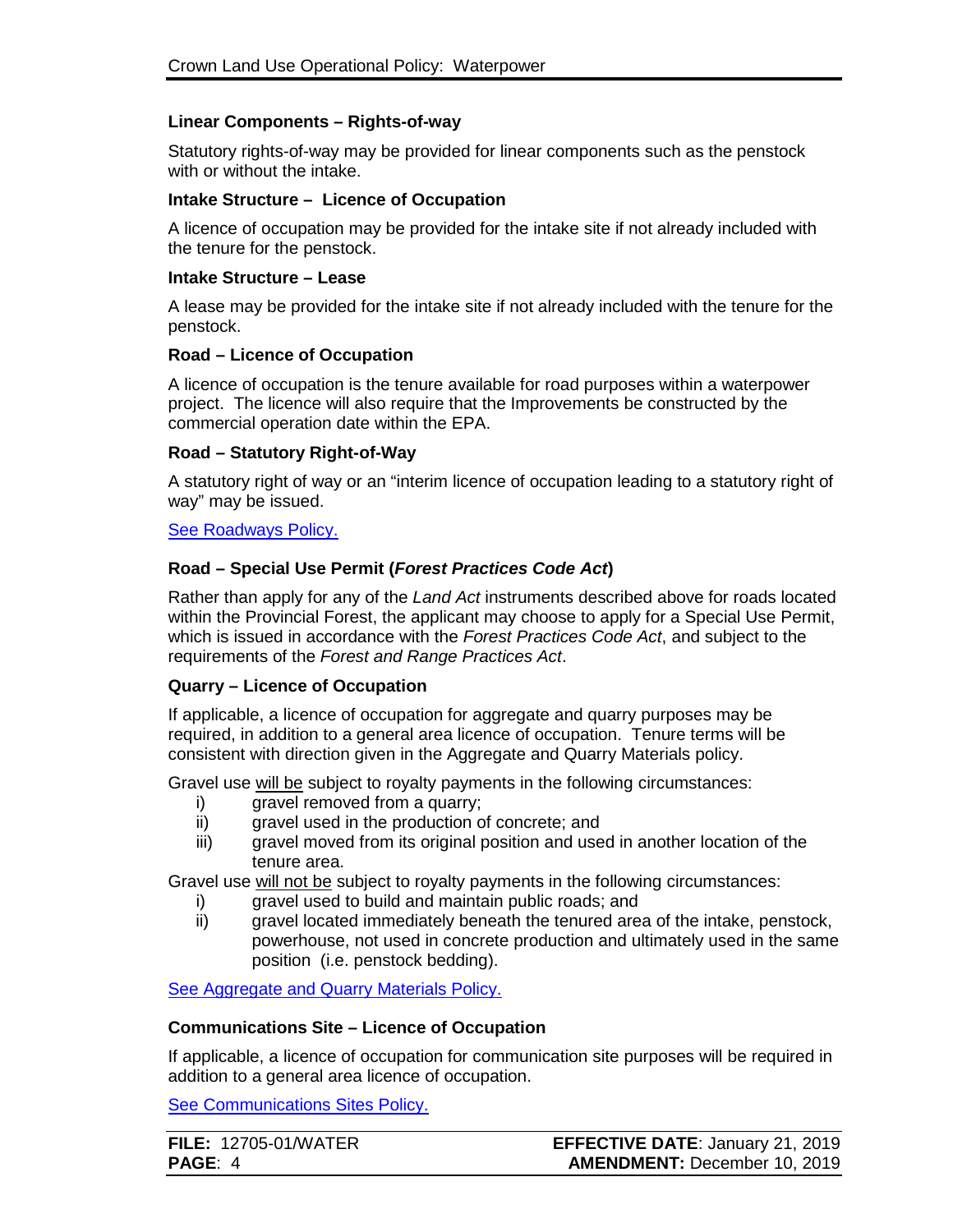### **Site Decommissioning**

The site must be decommissioned by the tenure holder as per the terms and conditions of the tenure document. The length of time required to complete the decommissioning will be project specific.

## **6. PRICING POLICY**

For information on pricing see the **Pricing Policy.** 

For information on application and service fees see the [Crown Land Fees Procedure.](https://www2.gov.bc.ca/assets/gov/farming-natural-resources-and-industry/natural-resource-use/land-water-use/crown-land/fees.pdf)

## **7. ALLOCATION PROCESSES**

For detailed standard information on allocation processes see **Allocation Procedures -**[Applications.](https://www2.gov.bc.ca/assets/gov/farming-natural-resources-and-industry/natural-resource-use/land-water-use/crown-land/ap_applications.pdf)

Additional and special requirements for waterpower allocations are:

### **7.1 Applications**

New and replacement tenures are normally offered in response to individual applications.

## **7.2 Application Package**

A complete application package will include all the material defined in the Application Checklist.

### **7.2.1 Application Acceptance**

#### **Investigative Plan**

A completed Investigative Plan is required as part of the application process for the investigative phase. The Investigative Plan can form the framework of the more complete Development Plan which is to be submitted at the time of project application. The requirements of the Investigative Plan are located on the website [Land Uses -](https://www2.gov.bc.ca/gov/content?id=611DB29D674E49508EE5F5CBA4722168) [Waterpower.](https://www2.gov.bc.ca/gov/content?id=611DB29D674E49508EE5F5CBA4722168)

#### **Development Plan (DPIR)**

A completed Development Plan (see Section 8.4.1) will be required as part of the application process.

A Clean Energy Development Plan includes information on project construction, operation, monitoring, and decommissioning. It describes the environmental and socioeconomic details of the project and ways that impacts will be avoided or mitigated. The Development Plan provides critical information to assess the proposed project and determine whether authorizations will be issued under the relevant legislations.

The DPIR is available for download from the Waterpower web pages:

#### Land Uses - [Waterpower.](https://www2.gov.bc.ca/gov/content?id=611DB29D674E49508EE5F5CBA4722168)

Waterpower Projects should be accepted and entered into Tantalis as a single application using the Waterpower Project "Purpose" and "Sub-purpose" codes (as opposed to an individual application for each project component). The various components can be provided separate file numbers at a later date, when required, i.e.

| <b>EFFECTIVE DATE: January 21, 2019</b> | <b>FILE: 12705-01/WATER</b> |
|-----------------------------------------|-----------------------------|
| <b>AMENDMENT: December 10, 2019</b>     | <b>PAGE: 5</b>              |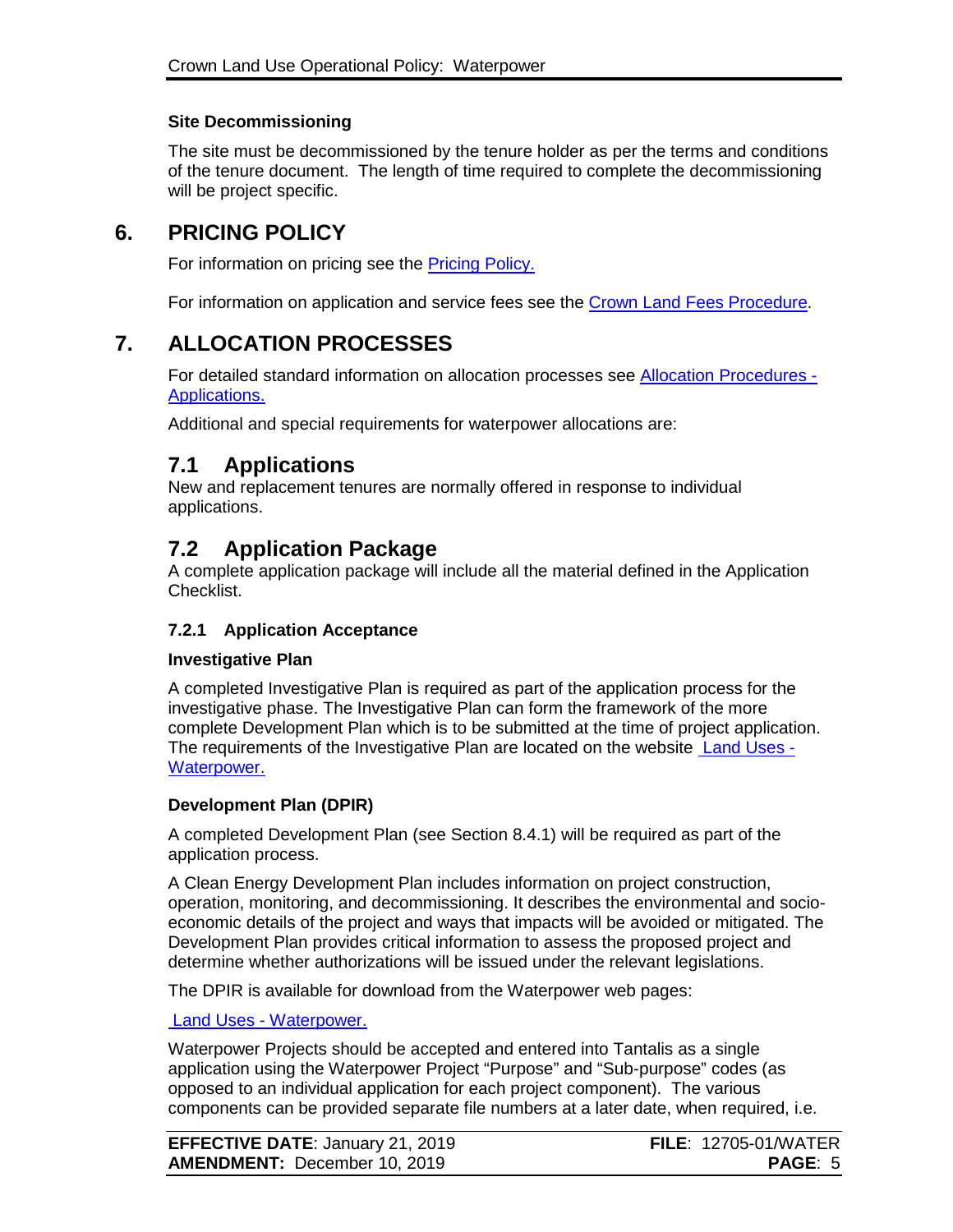upon completion of construction and prior to survey. [Clean Energy Production in BC: An](https://www2.gov.bc.ca/assets/gov/farming-natural-resources-and-industry/natural-resource-use/land-water-use/crown-land/land-use-plans-and-objectives/natural-resource-major-projects/major-projects-office/guidebooks/clean-energy-projects/clean_energy_guidebook.pdf)  [Inter-agency Guidebook](https://www2.gov.bc.ca/assets/gov/farming-natural-resources-and-industry/natural-resource-use/land-water-use/crown-land/land-use-plans-and-objectives/natural-resource-major-projects/major-projects-office/guidebooks/clean-energy-projects/clean_energy_guidebook.pdf) provides guidance for the application process.

### **7.2.2 Referrals**

Applications for investigative authorizations are referred and notice of the application will be provided to the EAO and BC Hydro to enable a coordinated approach to Waterpower Project power management, including (if available) information respecting suitability of the site/area for waterpower development purposes. Applications for investigative authorizations are to be advertised.

All other applications for tenure will be referred to key agencies and groups as deemed appropriate.

### **7.2.3 Environmental Tenure Provisions and Schedules**

Tenure terms and conditions may be selected from standard tenure document template provisions or in some cases they may be drafted to address specific issues identified through the processing of an application. For more details see the Tenure Administration [Procedure](https://www2.gov.bc.ca/assets/gov/farming-natural-resources-and-industry/natural-resource-use/land-water-use/crown-land/ta_general.pdf)*.*

### **7.2.4 Remote Community or Small Scale Project**

Applications which would provide power to a community without access to the provincial electricity grid and small scale projects are not normally subject to competitive processes. Please see the Community and Institutional Land Use Policy for further information.

## **7.3 Direct Sale**

The site occupied by the powerhouse may be considered for fee simple disposition. Fee simple disposition may be made where a lot is either registered in a *Land Title Act* subdivision plan; or a *Land Act* survey for the parcel complies with approving officer subdivision requirements (title to be raised on issuance of Crown grant). Fee simple disposition constitutes permanent allocation of Crown land. A legal survey will be required at the applicant's expense to define the sale area.

Fee Simple dispositions will be priced at the appraised land value based on comparable industrial markets, payable at the time of disposition.

# **8. TENURE ADMINISTRATION**

For standard tenure administration information see the [Tenure Administration](https://www2.gov.bc.ca/assets/gov/farming-natural-resources-and-industry/natural-resource-use/land-water-use/crown-land/ta_general.pdf)  [Procedure.](https://www2.gov.bc.ca/assets/gov/farming-natural-resources-and-industry/natural-resource-use/land-water-use/crown-land/ta_general.pdf)

Additional and special requirements for waterpower allocations are:

### **8.1 Insurance**

A minimum of \$2 million in liability insurance is required for all phases of a waterpower project.

## **8.2 Security Financial Guarantee**

All waterpower project tenure holders are required to provide an appropriate security guarantee to the province in the event the Crown is forced to assume the cost of site clean-up in the case of de-commissioning or abandonment.

| <b>FILE: 12705-01/WATER</b> | <b>EFFECTIVE DATE: January 21, 2019</b> |
|-----------------------------|-----------------------------------------|
| <b>PAGE: 6</b>              | <b>AMENDMENT: December 10, 2019</b>     |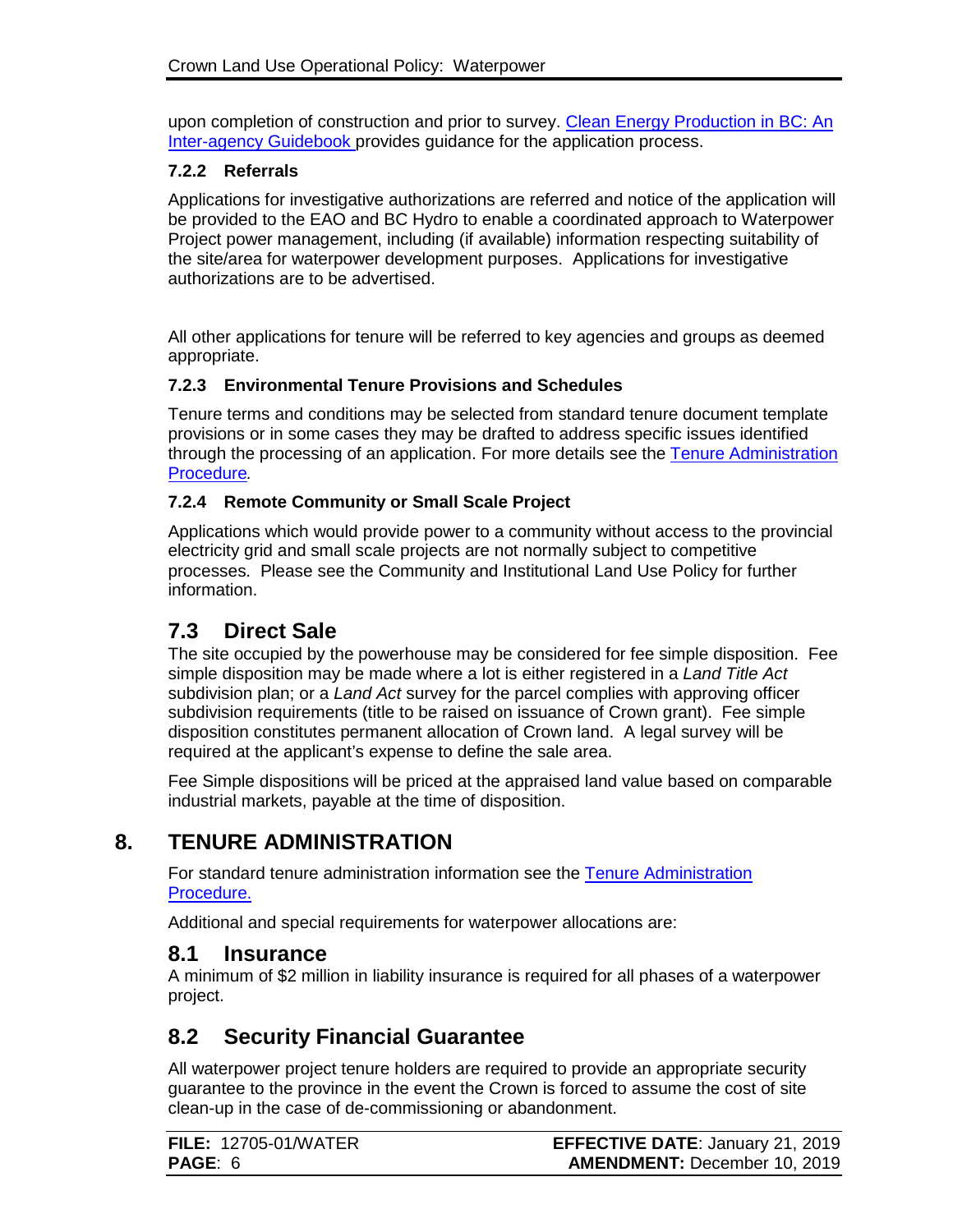# **8.3 Assignment and Sub-Tenuring**

### **8.3.1 Investigative tenures**

Assignment is allowed with an Investigative licence.

### **8.3.2 Development and Operation Phase**

Assignment may occur at the development and operation phase subject to the following considerations.

- that the Authorizing Agency must have written support from power purchasers (BC Hydro and others) that they support the assignment and are prepared to deal with the new owner;
- written proof that Environmental Assessment Certificate or other required government approvals be transferred or otherwise provided to the assignee;

## **8.4 Monitoring and Enforcement**

### **8.4.1 Investigative Plan, Development Plan and Development Plan Amendments**

All proponents will be required to prepare an Investigative Plan and a more comprehensive Development Plan that is approved by the Authorizing Agency. An investigative and subsequent Development Plan is part of the tenure agreement. Failure to comply with an approved Investigative or Development Plan is an event of default which if not addressed, may lead to termination of the tenure agreement. An Investigative and subsequent Development Plan is one of the principle ways in which the Authorizing Agency assesses diligent use.

Further information on the structure and content of the Investigative Plan is found on the Land Uses - [Waterpower](https://www2.gov.bc.ca/gov/content?id=611DB29D674E49508EE5F5CBA4722168) page.

More information about the Development Plan is contained in the [Clean Energy](https://www2.gov.bc.ca/assets/gov/farming-natural-resources-and-industry/natural-resource-use/land-water-use/crown-land/land-use-plans-and-objectives/natural-resource-major-projects/major-projects-office/guidebooks/clean-energy-projects/clean_energy_guidebook.pdf)  [Production in B.C.: An Inter-agency Guidebook for Proponents](https://www2.gov.bc.ca/assets/gov/farming-natural-resources-and-industry/natural-resource-use/land-water-use/crown-land/land-use-plans-and-objectives/natural-resource-major-projects/major-projects-office/guidebooks/clean-energy-projects/clean_energy_guidebook.pdf) and the DPIR – the Development Plan Information Requirements, also located on the Land Uses - Waterpower page.

[https://www2.gov.bc.ca/gov/content/industry/crown-land-water/crown-land/crown-land](https://www2.gov.bc.ca/gov/content?id=611DB29D674E49508EE5F5CBA4722168)[uses/clean-energy/waterpower](https://www2.gov.bc.ca/gov/content?id=611DB29D674E49508EE5F5CBA4722168)

For waterpower, the Development Plan will include details such as the location of Improvements, particulars of construction, schedule of construction, production phase-in, installed turbine capacity; targeted long term production levels, environmental management strategies, site security, public access and safety, reclamation and decommissioning strategies and any other matters as reasonably requested by the Authorizing Agency.

Once each stage of the Development Plan is approved by the Authorizing Agency, the tenure holder must comply with the Plan. The tenure holder must advise the Authorizing Agency of any extraordinary events that may affect their ability to comply with the Development Plan. A tenure holder may request an amendment to the Development Plan that the Authorizing Agency must consider, but not necessarily approve. Examples of amendments that are anticipated include but are not limited to: changes to tenure boundaries, expansion or reduction in area, change in timing of construction and development, tenure term or tenure purpose, a significant alteration of site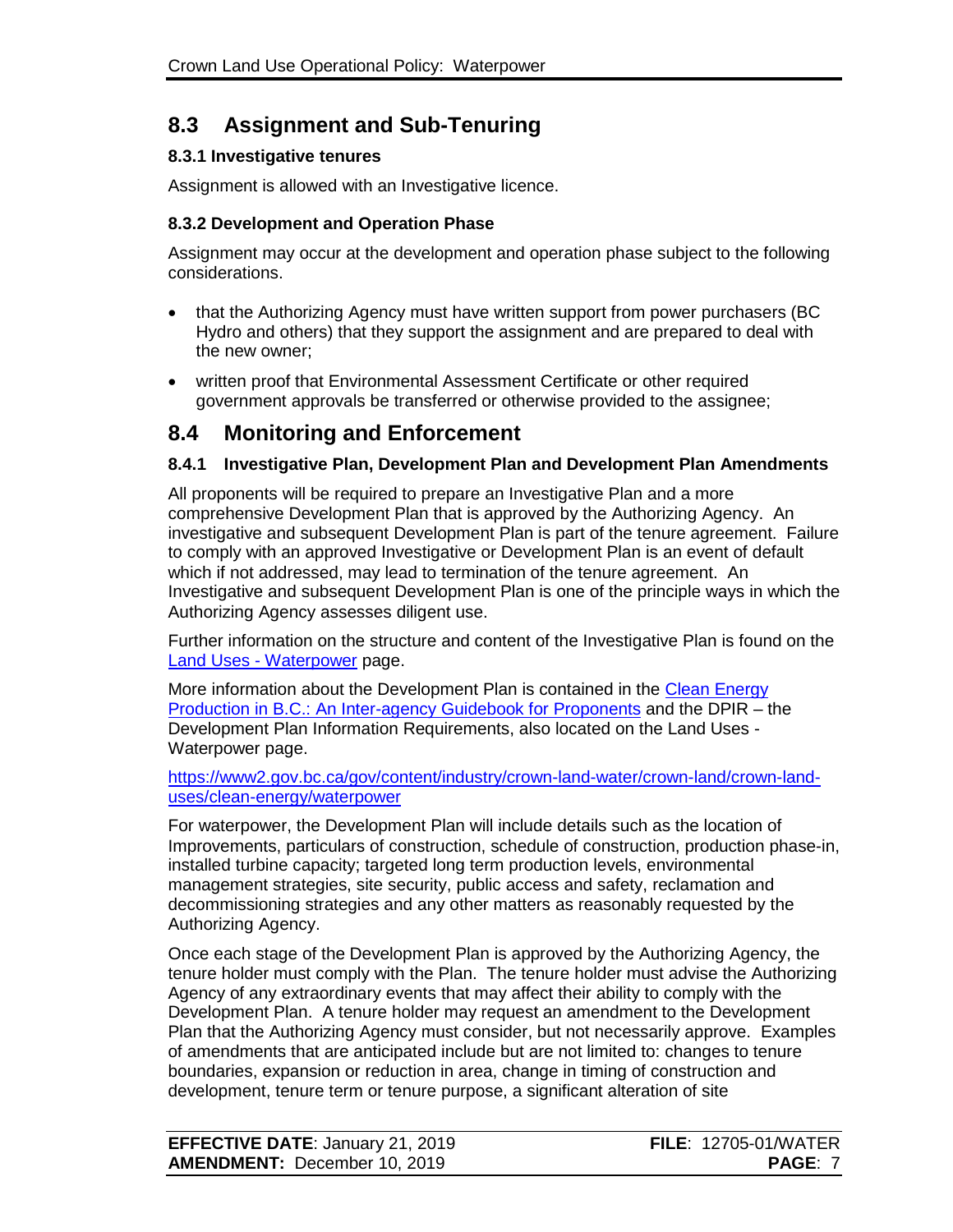improvements and or layout of structure on the tenure area are proposed, for example, adding structures to the site not approved in the current plan.

The Authorizing Agency may request, from time to time, amendments to the Development Plan where in the reasonable opinion of the Authorizing Agency, such amendments are required for environmental, safety, land-use or other similar reasons in the public interest.

The Authorizing Agency, from time to time, may request a consolidation of the amendments to the Development Plan.

### **8.4.2 Diligent Use**

All proponents who have acquired a Crown land tenure must demonstrate diligent use of the tenured area. The Authorizing Agency may assess diligent use at any time. The onus is on the proponent to produce verifiable evidence, satisfactory to the Authorizing Agency, that diligent use is being maintained. Diligent use is measured against the obligations set out in the Investigative Plan and each of the stages of the Development Plan as described in section 8.4.1 including but not necessarily limited to meeting construction schedules or energy production targets.

The Authorizing Agency is under no obligation to extend or replace a tenure where the proponent has not demonstrated, to the satisfaction of the Authorizing Agency, that they have met the diligent use requirements set out in this policy and this may, in longer term tenures, require adjustments to Development Plans, including tenure area, or in extremely serious breaches of performance, initiate procedures to terminate the tenure agreement.

### **Diligent Use Requirements for Investigation**

Diligent use at this stage may also include, for example, the finalization of approvals from the EAO, expenditures for field work, and obtaining financing and reaching agreement with a purchaser for energy produced by the project. Examples of field work that may meet diligent use requirements include; reconnaissance level biophysical and archaeological surveys; road access and land use surveys; geological and terrain surveys; First Nations considerations; and public consultation. The intent of diligent use requirements at this stage is to ensure that project proceeds to development in a timely fashion. Some examples of field work types and expenditure levels are attached as Appendix 2 to this policy.

A subsequent investigative licence may be offered, at the discretion of the Authorizing Agency, to proponents holding sites where diligent use has not been achieved because of factors outside of the proponent's control or where further investigative work is required. The Investigative plan will be updated by the proponent to reflect the changes and diligent use will be required going forward otherwise the term will expire with no replacement.

**NOTE: Diligent use requirements for replacement tenures will be waived for investigative tenure holders who have held an investigative tenure for 5 or more years and provide a written statement that further diligent use activity is not required to move to a project application. Continuation of this practice will be reviewed in 2025.** 

**It is the investigative tenure holders' responsibility to demonstrate that the investigative tenure area has been held for 5 or more years and diligent use applied in each of the 5 years.** 

| <b>FILE: 12705-01/WATER</b> | <b>EFFECTIVE DATE: January 21, 2019</b> |
|-----------------------------|-----------------------------------------|
| <b>PAGE: 8</b>              | <b>AMENDMENT: December 10, 2019</b>     |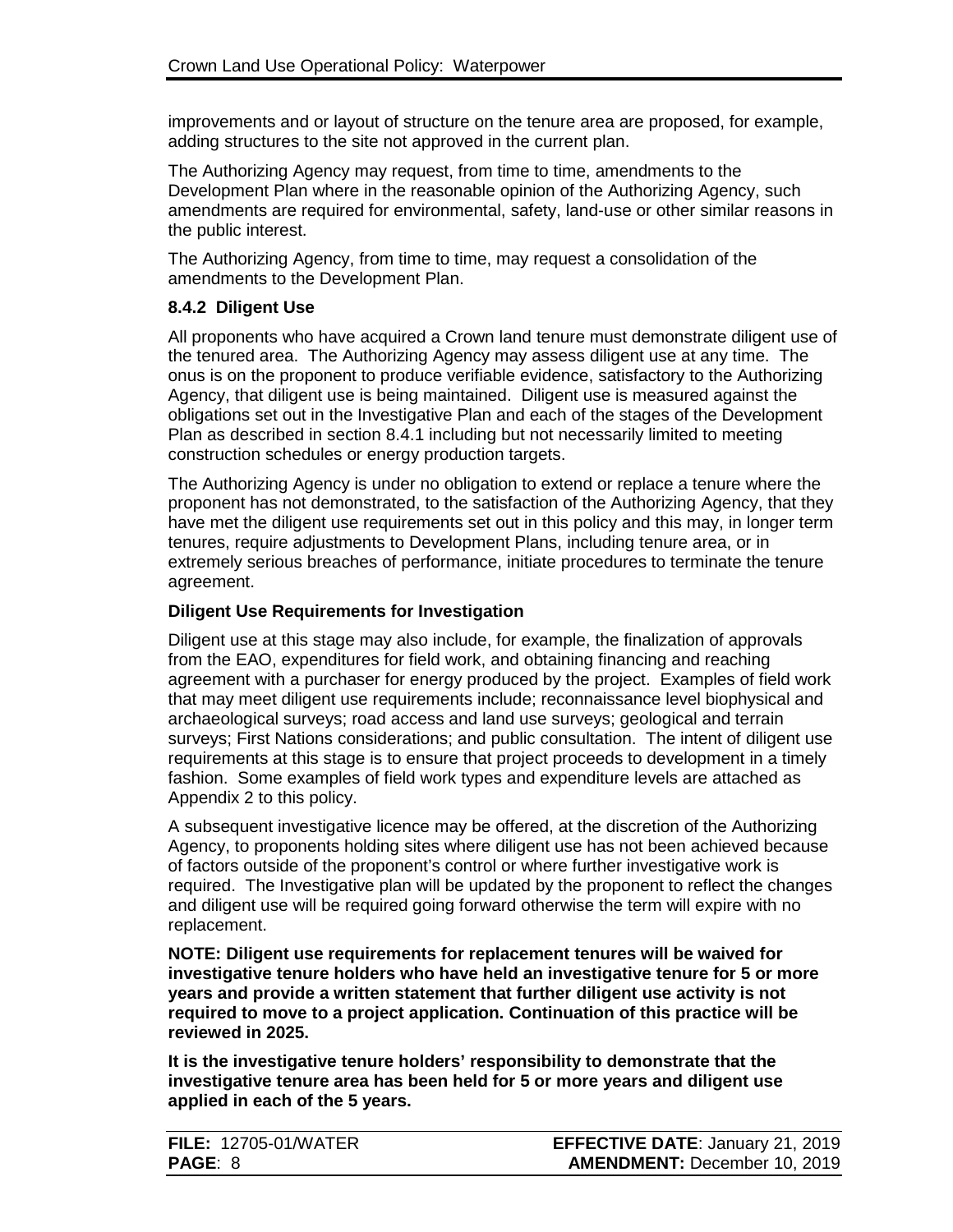### **Diligent Use Requirements for Project Development and Operation**

This phase occurs during the term of a 10-year multi tenure instrument for a project without an existing EPA or similar, and prior to the commercial operation date of a project with an EPA. During this period construction schedules for roads, powerhouse structures, power lines and other infrastructure, completion of legal surveys, expected power production levels and other requirements articulated in the Development Plan must be substantially on target. The Regional Executive Director may adjust targets on a case by case basis based on extenuating circumstances.

Following construction of the improvements or a particular phase of the development, the site must continue to be used as per the Development Plan. If the characteristics of the site preclude achievement of production levels specified in the Development Plan after the project development phase, the Authorizing Agency should consider whether or not the matter can be best dealt with by an amendment to the Development Plan. Rent, based on land area under tenure will in all cases be payable. In cases involving serious breaches of performance the Province may need to consider initiating termination procedures for the waterpower tenure.

## **8.5 Other Land Use**

The Authorizing Agency may issue tenure to other applicants for non-waterpower landuse within the investigative area. Upon receipt of the non-waterpower application, the Authorizing Agency would normally notify and request comments from the waterpower tenure holder to determine compatibility.

The Authorizing Agency may issue tenures to other applicants for non-waterpower uses within any areas tenured for waterpower purposes under a Licence of Occupation or Statutory Right of Way, subject to the specific language in tenure documents.

## **9. VARIANCE**

Variances to this policy must be completed in accordance with the [Policy Variance](http://www2.gov.bc.ca/assets/gov/farming-natural-resources-and-industry/natural-resource-use/land-water-use/crown-land/variance.pdf)  [Procedure.](http://www2.gov.bc.ca/assets/gov/farming-natural-resources-and-industry/natural-resource-use/land-water-use/crown-land/variance.pdf)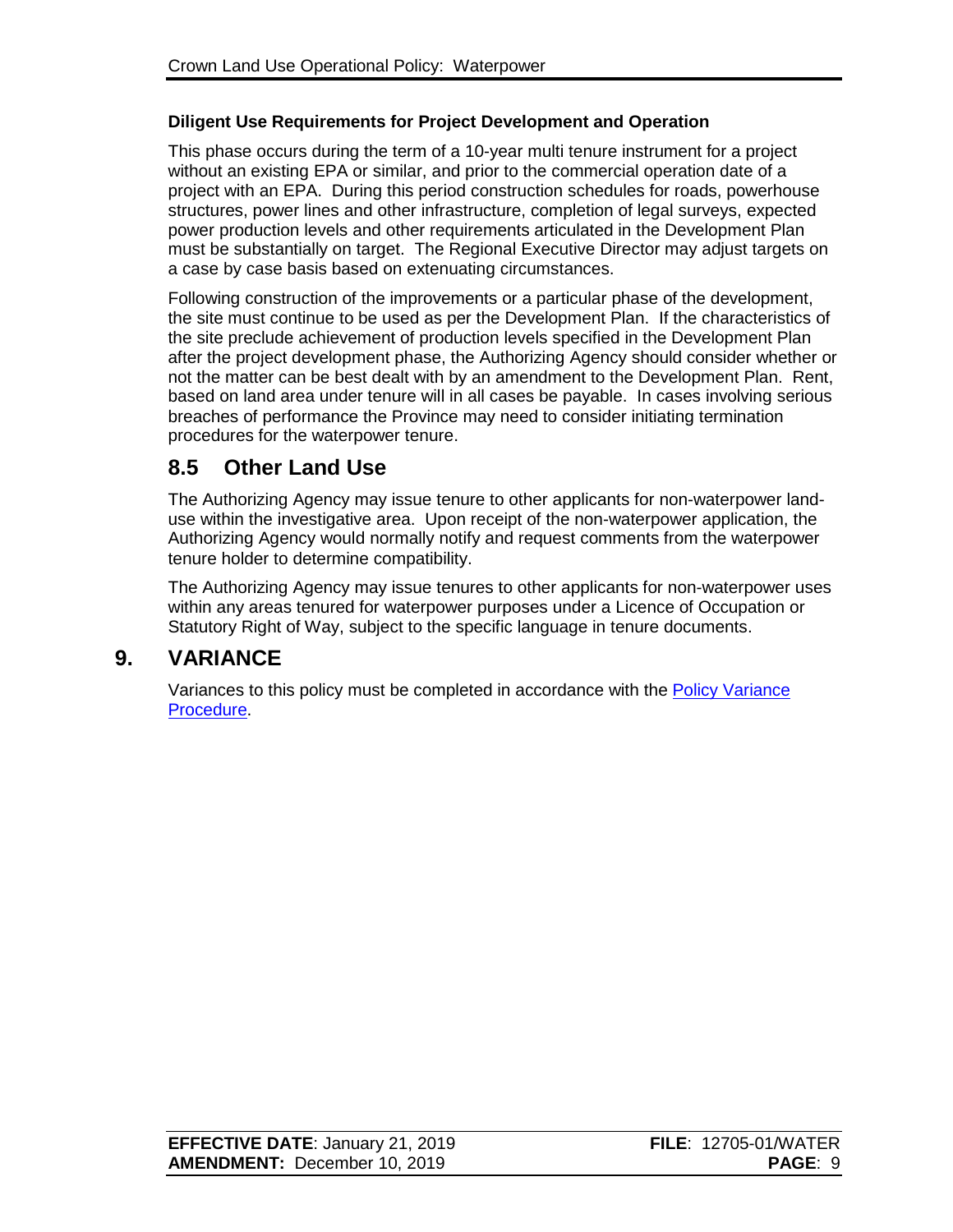# **APPENDIX 1. Summary Table of Waterpower Tenure Type and Terms**

| <b>Tenure Type</b>                           | <b>Term of Tenure</b> |                                                                        |
|----------------------------------------------|-----------------------|------------------------------------------------------------------------|
|                                              | <b>Without EPA</b>    | With EPA                                                               |
| <b>Investigative Licence</b>                 | 5 year term           | 5 year term                                                            |
| Multi Tenure Instrument                      | 10 years              | Expiry coincident with EPA<br>expiry                                   |
| General Area - Licence of<br>Occupation      | 10 year term          | Expiry coincident with EPA<br>expiry, construction completed<br>by COD |
| Powerhouse Site - Licence of<br>Occupation   | 10 years              | Expiry coincident with EPA<br>expiry, construction completed<br>by COD |
| Powerhouse Site - Lease                      | 10 years              | Expiry coincident with EPA<br>expiry, construction completed<br>by COD |
| Powerhouse Site - Sale                       | N/A                   | N/A                                                                    |
| Linear Components - Licence of<br>Occupation | 10 years              | Expiry coincident with EPA<br>expiry, construction completed<br>by COD |
| Linear Components - SRW                      | N/A                   | Expiry coincident with EPA<br>expiry, construction completed<br>by COD |
| Transmission Line - Licence of<br>Occupation | 10 years              | Expiry coincident with EPA<br>expiry, construction completed<br>by COD |
| Transmission Line - SRW                      | N/A                   | Expiry coincident with EPA<br>expiry, construction completed<br>by COD |
| Roads                                        | 10 years              | Expiry coincident with EPA<br>expiry, construction completed<br>by COD |
| Quarries                                     | 10 years              | Expiry coincident with EPA<br>expiry, construction completed<br>by COD |
| <b>Communication Sites</b>                   | 10 years              | Expiry coincident with EPA<br>expiry, construction completed<br>by COD |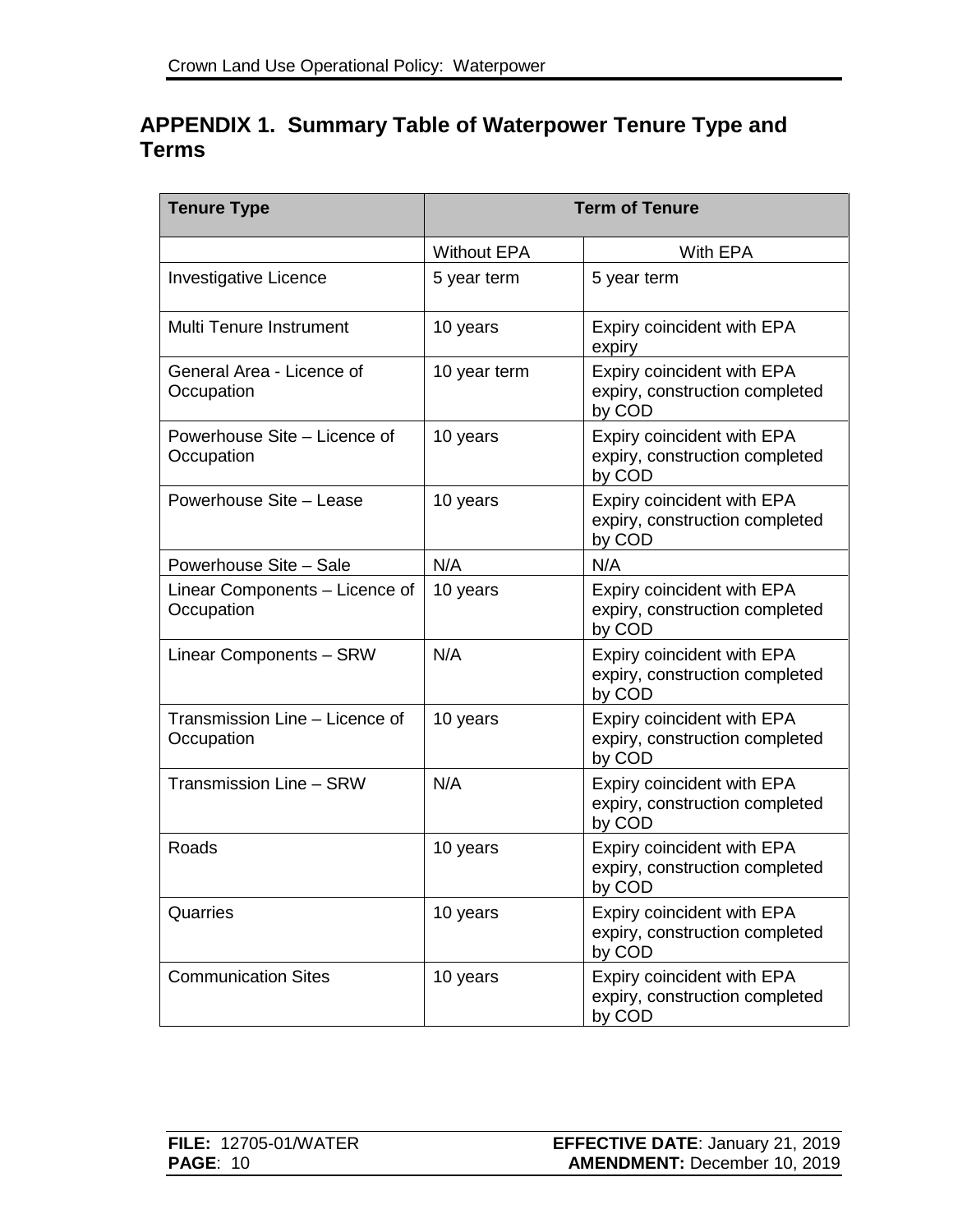## **APPENDIX 2. Diligent Use Examples**

### **Water quality and quantity data collection**

Data collection to meet water licencing requirements.

### **Reconnaissance-level Biophysical and Archaeological Surveys**

Surveys would be conducted within the investigative licence boundary and additionally adjacent to the site. These investigations would be designed to gain a better understanding of the local biophysical/cultural setting, including habitat and species presence. Investigations may focus on determining the presence of a "key feature" at the site – such as a rare or listed species, sensitive habitat, or an archaeological resource. The intention would be to evaluate the potential for significant environmental effects to this key feature in order to determine whether the key feature represents a fatal flaw for the project.

#### **Road Access and Land Use Survey**

Road surveys could be conducted by a professional road design engineer or specialist that would involve a compilation of road access information and land use, particularly relating to resource roads and the limiting factors for waterpower development (such as load limitations on bridges, present or existing forestry activities, etc). This survey would be appropriate where road access constraints (and access constraints for installation of transmission lines) may affect the feasibility of the project. The intention would be to determine whether site access is sufficient for the project.

#### **Geology and Terrain Assessment**

Assessments could be conducted that would include a transect being walked within the investigative boundary in order to assess terrain suitability within the site by investigating factors such as existing and potential landslides, karst potential, depth to bedrock, and geotechnical suitability for roads and turbine foundations. The intention would be to determine whether these factors represent a critical flaw in the project.

#### **First Nations Considerations**

Building relationships with First Nations, as below with Public Consultation, as well as negotiations and consultations with First Nations chiefs, council, community members, and other bodies, can require significant resources. In most cases the intention would be to develop a Protocol Agreement between a Proponent and the First Nation(s) in question.

#### **Public Consultation**

Public consultation and community relationship-building are necessary to determine acceptance of a project in a region and to identify ways community members would like to be involved in future project planning and development. Distributing accurate and adequate information is an essential step in ensuring that residents and stakeholders have the resources they need in order to provide input on a proposed waterpower

| <b>EFFECTIVE DATE: January 21, 2019</b> | <b>FILE: 12705-01/WATER</b> |
|-----------------------------------------|-----------------------------|
| <b>AMENDMENT: December 10, 2019</b>     | <b>PAGE: 11</b>             |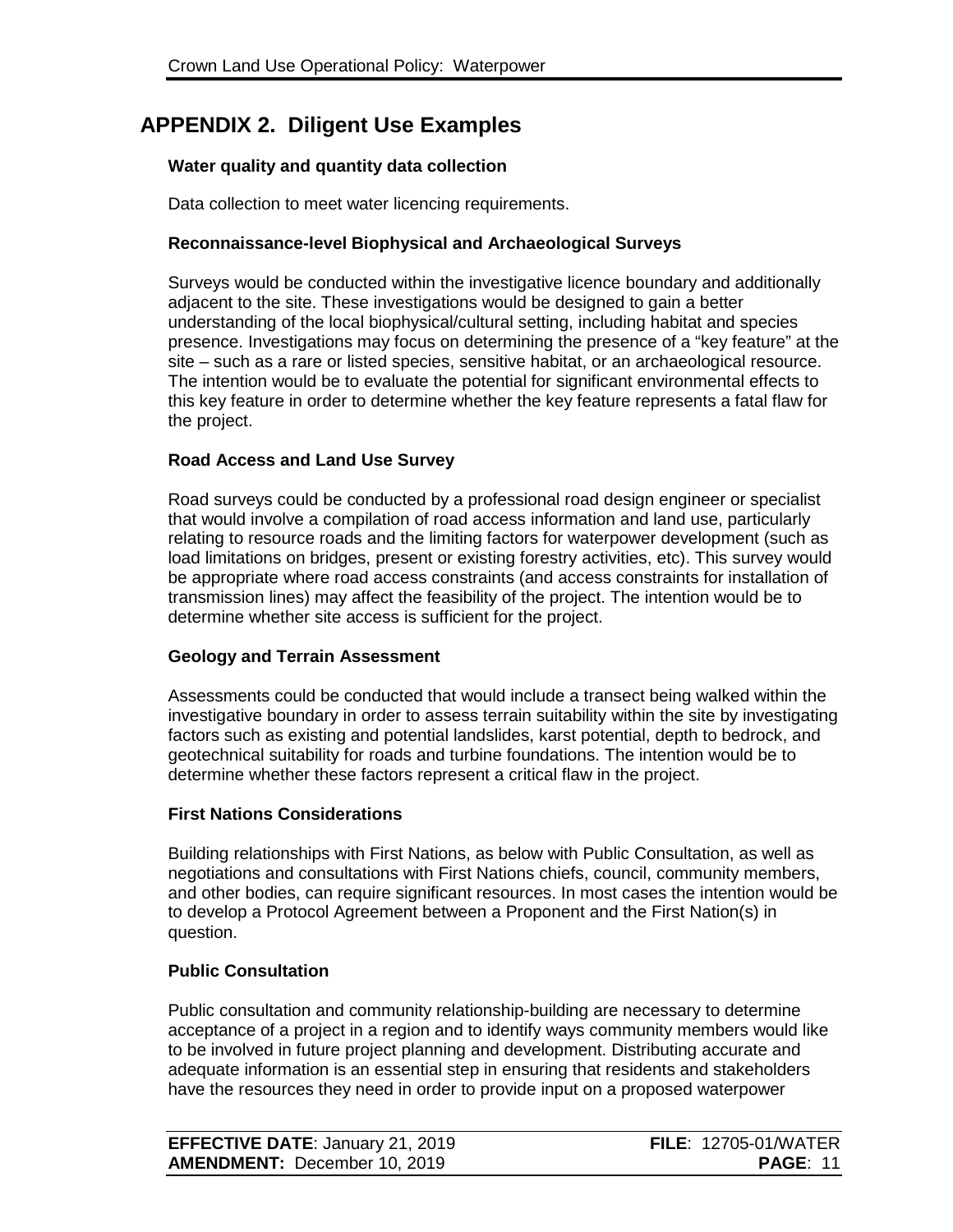project in their community. Consultation could be conducted via public meetings or open houses, printed material, smaller visits or stakeholder meetings, or other media.